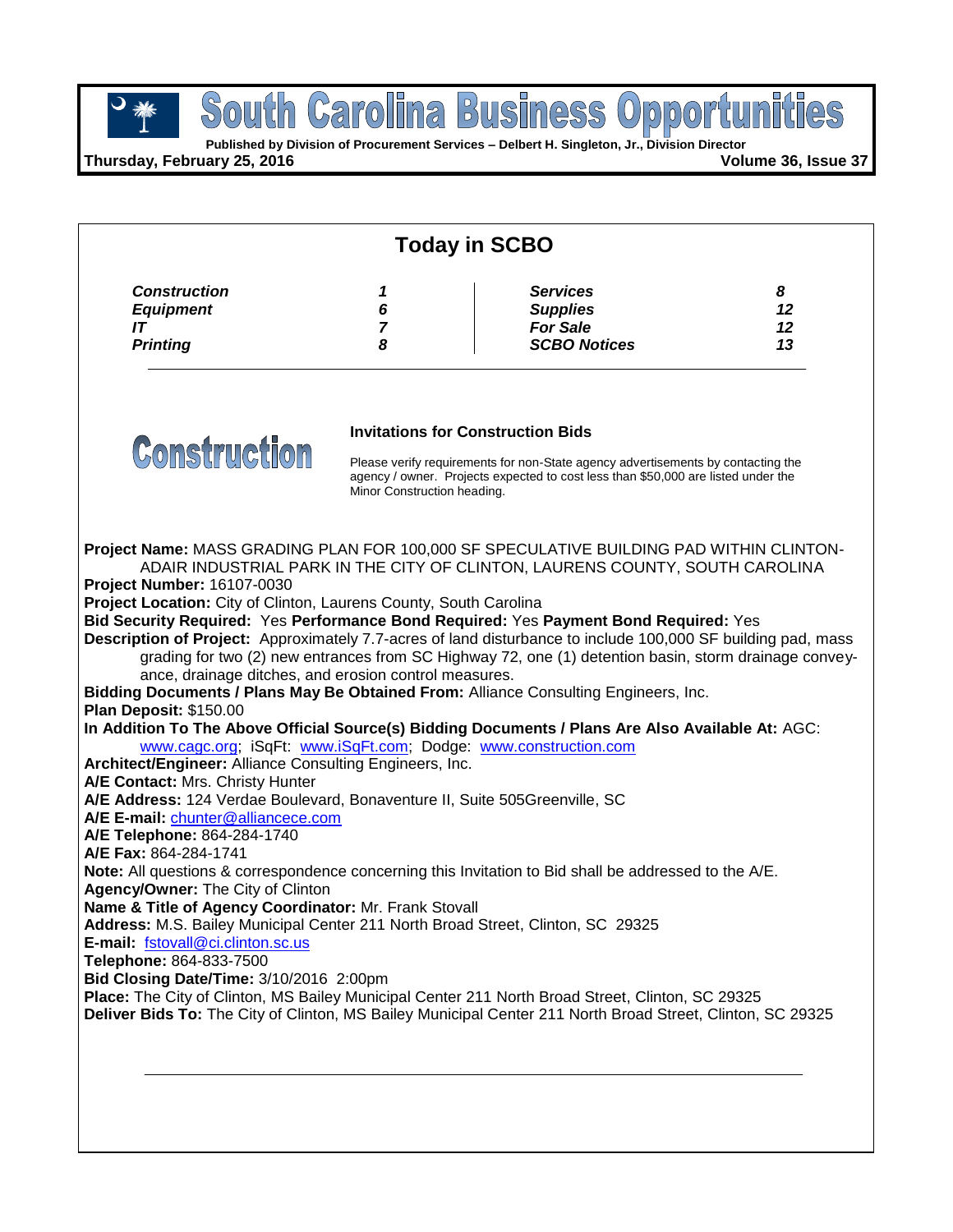| $\mathbf{2}$<br>Thursday, February 25, 2016<br>Volume 36, Issue 37                                                                                                                    |  |  |  |  |
|---------------------------------------------------------------------------------------------------------------------------------------------------------------------------------------|--|--|--|--|
| Project Name: PSA CONSTRUCTION MANAGER AT RISK<br>Project Number: 16-09-P                                                                                                             |  |  |  |  |
| Project Location: Aiken County Waste Water Treatment Plant located at Horse Creek Pollution Control Facility.<br>70 PSA Road, Beech Island, SC 29842                                  |  |  |  |  |
| Bid Security Required: Yes Performance Bond Required: Yes Payment Bond Required: Yes<br>Construction Cost Range: \$50,000,000.00                                                      |  |  |  |  |
| <b>Description of Project: Construction Manager at Risk for Plant Upgrade</b><br>Bidding Documents / Plans May Be Obtained From: Information may be obtained from Goodwyn, Mills and  |  |  |  |  |
| Cawood Inc. (GMC) attn: Kevin Laird kevin.laird@gmcnetwork.com<br>In Addition To The Above Official Source(s) Bidding Documents / Plans Are Also Available At: This project           |  |  |  |  |
| is funded through DHEC's State Revolving Fund (SRF)                                                                                                                                   |  |  |  |  |
| http://www.scdhec.gov/HomeAndEnvironment/Docs/srf_fedreqmt.pdf<br>Architect/Engineer: Goodwyn, Mills and Cawood Inc                                                                   |  |  |  |  |
| <b>A/E Contact: Kevin Laird</b>                                                                                                                                                       |  |  |  |  |
| A/E Address: 101 E Washington Street No. 200, Greenville, SC 29601<br>A/E E-mail: kevin.laird@gmcnetwork.com A/E Telephone: 864-527-0460 A/E Fax: 864-527-0461                        |  |  |  |  |
| Note: All questions & correspondence concerning this Invitation to Bid shall be addressed to the A/E.                                                                                 |  |  |  |  |
| <b>Agency/Owner: Aiken County Government</b><br>Name & Title of Agency Coordinator: Aiken County Procurement (Becky Dawes, Procurement Director and<br>Sharon Lyles Chief Buyer)      |  |  |  |  |
| Address: 1930 Univeristy Parkway, Suite #3201, Aiken, SC 29801-2833                                                                                                                   |  |  |  |  |
| E-mail: procurement@aikencountysc.gov Telephone: 803-642-1540<br>Pre-Bid Conf./Site Visit: Yes, mandatory                                                                             |  |  |  |  |
| <b>Pre-Bid Date/Time: 3/9/2016 10:00am</b>                                                                                                                                            |  |  |  |  |
| Place: 70 PSA Road, Beech, Island SC 29842<br>Bid Closing Date/Time: 3/30/2016 3:00pm                                                                                                 |  |  |  |  |
| Place: Aiken County Procurement, 1930 University Parkway, Suite #3201, Aiken, SC 29801-2833<br>Hand Deliver Bids To: Procurement, 1930 University Pkwy, Suite # 3201, Aiken, SC 29801 |  |  |  |  |

**Project Name:** GLDTC 491- SC ROUTE 418 TURN LANES **Project Number:** 491C **Location:** Greenville County **Bid Security Required:** yes (5%) **Performance Bond Required:** yes (100%) **Payment Bond Required:** yes (100%)

**Description of Project:** Reconstruction Widening, Drainage, Curb & Gutter (1150 LF), Sidewalks (270 SY), Catch basin Type 9 (4), Type 16 (6) , 18" RC Pipe (744 LF), 24" RC Pipe (120 LF), Asphalt Base Course type B (500 Ton), Asphalt Intermediate Course Type C (500 Ton) and Asphalt Concrete Surface Course Type C (550 Ton) along McCarter Rd. (SC Route 418) in Fountain Inn from a point 600 ft. N of I-385 northeasterly for .236 miles in Greenville County

**Architect/Engineer:** CoTransCo, LLC **A/E Address:** 2123 Old Spartanburg Road, Suite 334, Greer, SC 29650 **A/E Telephone:** 864-483-4370 **Bid Due Date/Time:** March 21st, 2016 **Place:** TPM, 1003 Lurens Road, Greenville SC, 29607 **Plans May Be Obtained From:** TPM **Plan Deposit:** actual printing Price paid to TPM **Agency/Owner:** Greenville Legislative Delegation Transportation Committee / Greenville County **Name & Title of Agency Coordinator:** Terry A. Bragg, Director of Operations, CoTransCo, LLC **Address:** 2123 Old Spartanburg Road, Suite 334, Greer, SC 29650 **Telephone:** 864-483-4370 (PLAN ROOMS ARE REQUESTED TO CONTACT MR. BRAGG AT [tabragg@charter.net](mailto:tabragg@charter.net) for bidders list and verification of other contract information)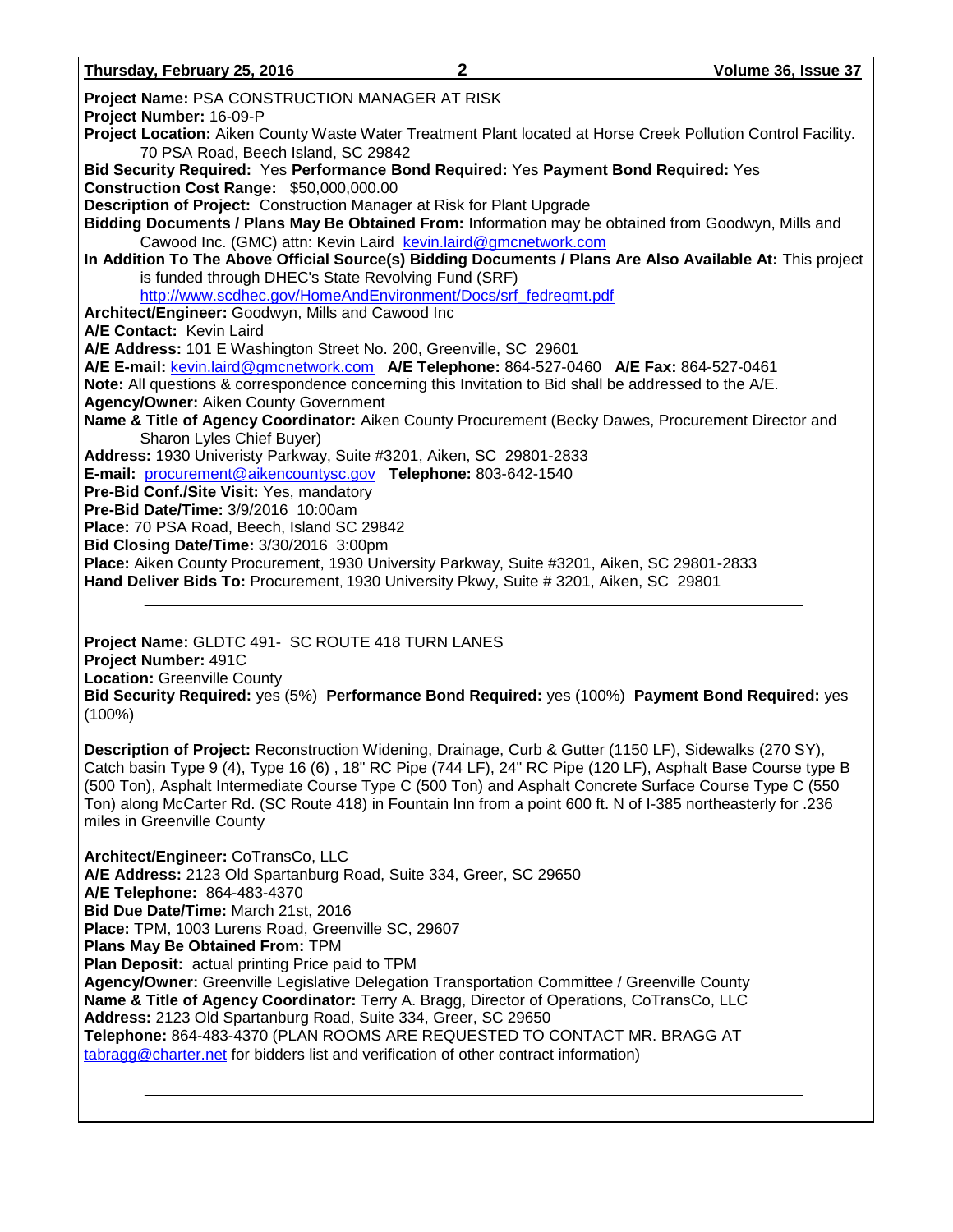#### **Thursday, February 25, 2016 3 Volume 36, Issue 37**

**Project Name:** DESIGN BUILD SERVICES - SIMPSONVILLE POLICE DEPARTMENT BUILDING RENOVATIONS **Project Number:** 2016-004 **Location:** 405 East Curtis Street, Simpsonville, SC 29681 **Bid Security Required:** N **Performance Bond Required:** N **Payment Bond Required:** N **Description of Project:** The purpose of the project is to design and construct needed renovations to the Police Department Building **Pre-Bid Conf./Site Visit:** Mandatory Pre-bid Site Visit **Pre-Bid Date/Time**:  $3/4/2016$  2:00pm – 4:00pm; call to make appointment for tour **Place:** Simpsonville Police Department, 405 E. Curtis Street, Simpsonville, SC 29681 **Bid Due Date/Time:** Friday, 3/18/16, 12:00pm **Place:** City Hall, 118 NE Main Street, Simpsonville, SC 29681 Plans May Be Obtained From: Chief Keith P. Grounsell, [kgrounsell@simpsonvillepd.com](mailto:kgrounsell@simpsonvillepd.com) **Plan Deposit:** No **Agency/Owner:** City of Simpsonville **Name & Title of Agency Coordinator:** Chief Keith P. Grounsell, Chief of Police **Address:** 405 East Curtis Street, Simpsonville, SC 29681 **Telephone:** No phone calls, please.

**Project Name:** GRADING PROJECT **Project Number:** 16107-0030 **Project Location:** Clinton, SC **Bid Security Required:** Yes **Performance Bond Required:** Yes **Payment Bond Required:** Yes **Description of Project:** Grading for 100,00SF Speculative Building Pad **Bidding Documents / Plans May Be Obtained From:** Alliance Consulting Engineers, Inc, Greenville, SC **Plan Deposit:** \$150.00, nonrefundable **Architect/Engineer:** Alliance Consulting Engineering, Inc, Upstate Regional Office **A/E Address:** 124 Verdae, Boulevard, Bonaventure II, Suite 505, Greenville, SC 29607 **A/E E-mail:** [destebban@allianceCE.com,](mailto:destebban@allianceCE.com) [chunter@allianceCE.com](mailto:chunter@allianceCE.com) **Agency/Owner:** City of Clinton **Name & Title of Agency Coordinator:** Marvin Moss **Address:** 211 N Broad St., PO Box 748, Clinton, SC 29325 **E-mail:** [mmoss@cityofclintonsc.com](mailto:mmoss@cityofclintonsc.com) **Telephone:** 864-833-7500 **Bid Closing Date/Time:** 3/10/2016 2:00pm **Place:** 211 N Broad St, Clinton, SC 29325 **Hand Deliver Bids To:** Joey Meadors, City of Clinton, 211 N. Broad St., Clinton, SC 29325 **Mail Bids To:** Joey Meadors, PO Drawer 748, Clinton, SC 29325

### **WASTEWATER SYSTEM IMPROVEMENTS -- LOWCOUNTRY REGIONAL WATER SYSTEM**

Owner: Lowcountry Regional Water System / CDBG/HUD Project No.: 4-CI-15-015 / URS Project No.: 46422890

Separate sealed bids for– Jackson Street Sewer Rehab will be received by the Owner in the Hampton Town Hall at 608 First Street W., Hampton, SC 29924 until 2:00pm on March 29, 2016, and then at said place be publicly opened and read aloud.

The work to be done consists of furnishing all materials, equipment and labor necessary to construct Hampton Sewer Rehab Project, consisting of the following approximate quantities:

Rehabilitation of approximately 4,107 Linear Feet (LF) of 8" sewer main by cured-in-place pipe (CIPP), 1,312 LF of 10" sewer main by CIPP, 824 LF of 8" sewer main by pipe bursting, 2,101 LF of pipe bursting from 6" to 8" sewer main, 925 LF of sewer service lateral (by pipe bursting), 995 LF of sewer service lateral (by open cut), 35 vertical feet (VF) of manhole rehabilitation and miscellaneous sewer repairs.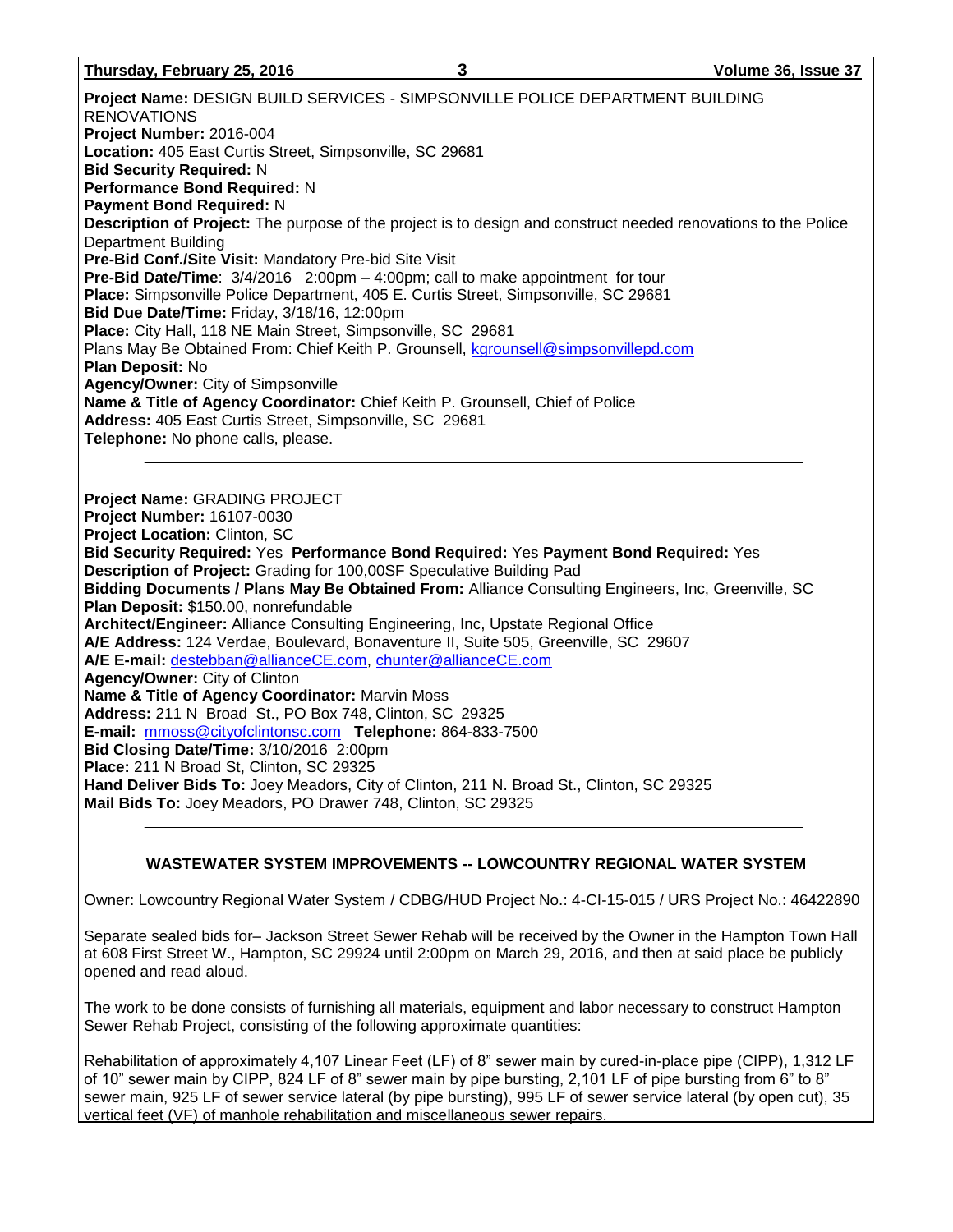#### **Thursday, February 25, 2016 4 Volume 36, Issue 37**

Bidders on this work will be required to comply with the President's Executive Order No. 11246 and Order No. 11375 which prohibit discrimination in employment regarding race, creed, color, sex or national origin.

Bidders must comply with Title VI of the Civil Rights Act of 1964, the Davis-Bacon Act, the Anti-Kickback Act, the Contract Work Hours and Safety Standards Act, and 40 CFR 33.240.

This project will be constructed with funds provided by the South Carolina Department of Commerce, Grants Administration, under the State's Community Development Block Grant (CDBG) Program.

Bidders must also make positive efforts to use small and minority owned business and to offer employment, training and contracting opportunities in accordance with Section 3 of the Housing and Urban Development Act of 1968. Attention of bidders is particularly called to the requirements as to conditions of employment to be observed and minimum wage rates to be paid under the contract.

The Information for Bidders, Bid Form, Contract, Plans, Specifications, Bid Bond, Performance Bond and Payment Bond, and other contract documents may be examined at the following locations:

Owner: Lowcountry Regional Water System. Engineers: URS Corporation, North Charleston, SC. Office of SC Minority Business Development: 1515 Richland Street, Suite C, Columbia, SC 29201

Duncan Parnell 3150 W. Montague Avenue N. Charleston, SC 29418 843-747-6033

Drawings, specifications and contract documents may be obtained from the office of Duncan Parnell, [www.dpibidroom.com](http://www.dpibidroom.com/) upon a non-refundable payment of \$50.00. When requesting drawings, specifications or contract documents, provide the following information about your company: Mailing address; street (UPS) address; telephone number; and FAX number (if applicable) and e-mail address.

Bidders must deposit security with all bids. Security shall be in the form of a certified check or bid bond made payable to the Owner, and shall be for an amount equal to not less than five percent (5%) of the amount of the bid. Provisions of the security shall be as described in the Information for Bidders.

Any prospective bidder, offeror, contractor or subcontractor who is aggrieved in connection with the solicitation of this contract may protest to Engineer (or) Owner in accordance with Section 11-35-4210 of the SC Code of Laws, within 15 days of the date of issuance of the Notice of Intent to Award.

No bid will be considered unless the bidder is legally qualified under the provisions of the South Carolina Contractor's Licensing Law (South Carolina Code of Laws as amended on April 1, 1999, Chapter 11, Sections 40-11-10 through 40-11-428).

Contractors shall have a classification of WL. No bidder may withdraw the bid within 90 days after the actual date of the opening and thereof.

The Owner reserves the right to waive any informalities or to reject any or all bids.

The Owner requests that all bidders respond with an actual bid or with a sealed "No Bid." This provision guards against receiving an insufficient response to the Advertisement for Bids.

#### ENGINEERS OWNER

4016 Salt Pointe Parkway 513 Elm Street W. North Charleston, SC 29405 **Hampton, SC 29924** 

URS Lowcountry Regional Water System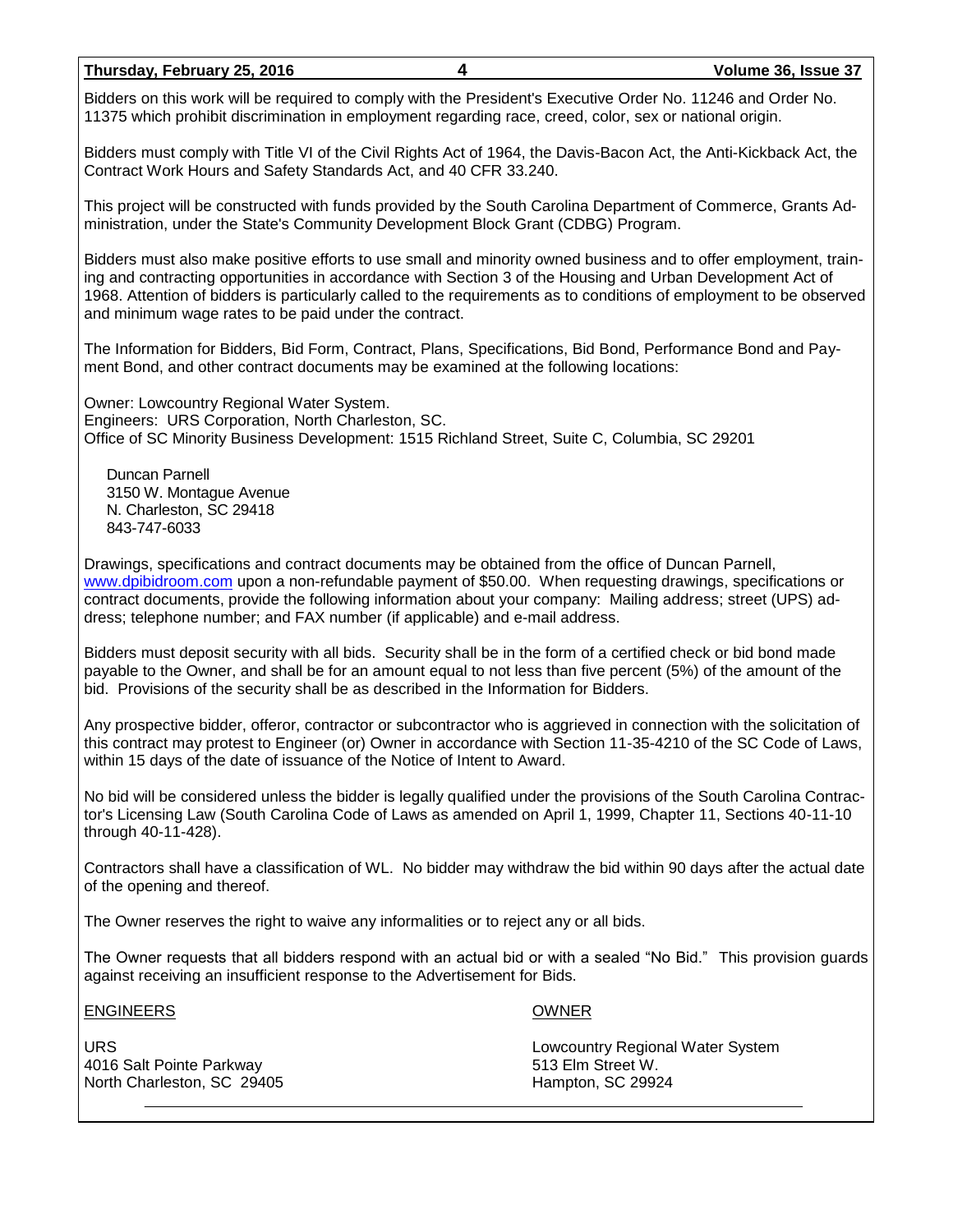**Thursday, February 25, 2016 5 Volume 36, Issue 37**

### **CALHOUN DISTRICT STREETSCAPE PROJECT -- CLEMSON, SOUTH CAROLINA**

Sealed Proposals for the Downtown Clemson Streetscape Project will be received by the City of Clemson until 12:00pm, on Thursday, March 31, 2016 at City Hall, 1250 Tiger Blvd., Suite 1, Clemson, SC 29631.

The Complete Examination & understanding of the construction plans & specifications & the site of the proposed work is necessary in order for the bidder to properly submit a proposal. There will be a mandatory pre-bid conference and site visit for all interested bidders at 10:00am on Thursday, March 10, 2016 and Friday, March 11, 2016 at the Clemson Amtrak Train Depot located near the intersection of Calhoun Memorial Highway and College Avenue, Clemson, SC 29631. Prospective bidders must attend one of these conferences and those who do not attend will not be allowed to submit a Bid.

Copies of the proposal form & contract documents including the specifications & drawings may be obtained from Seamon Whiteside & Associates, Inc., 508 Rhett Street, Suite 101, Greenville, South Carolina 29601. Bid Documents may also be viewed at ARC Document Solutions, 225 S. Academy Street, Greenville, SC 29601.

Sets Of Documents May Be Obtained as follows:

• General Contractors will be issued one bid set upon payment of a NON-REFUNDABLE fee in the amount of one-hundred fifty dollars (\$150.00) from: Seamon Whiteside & Associates, Inc., 508 Rhett Street, Suite 101 Greenville, SC 29601

• No partial sets will be issued

Each Proposal Shall Be Accompanied by a certified check, a bid bond or other acceptable collateral executed by the bidder & surety, in the amount of five percent (5%) of the total amount of the bid, made payable to City of Clemson, & submitted as a proposed guarantee of good faith that the bidder will enter into a contract with the Owner & execute the work contemplated, if the same is awarded to him.

The Owner Reserves The Right to reject any or all bids, & parts of any bid, & to waive formalities & technicalities. Bids Will Be Required To Remain Open for acceptance or rejection for sixty (60) calendar days after the date of opening the bids.

Address All Bids To The Undersigned, marked on outside of envelope "Calhoun District Streetscape Project". Clearly indicate contractor's state contractor's license number on the outside of the envelope.

> SeamonWhiteside + Associates Attn: Garrett Wine, PE 508 Rhett Street, Suite 101 Greenville, South Carolina 29601 For inquiries call 864-298-0534 ext. 518

**Description:** DESIGN/BUILD SERVICES-NEW MAINTENANCE BUILDING FOR THE TOWN OF SCRANTON **Solicitation Number:** 06-15/16

**Delivery Point:** At the Nature Park off Railroad Avenue near E. Main Street in the Town of Scranton, South Carolina . The site is part of TMP# 01942-31-010 owned by the Town of Scranton.

**Submit Offer By:** 3/17/2016 3:00pm

**Purchasing Agency:** Florence County Procurement Office, 180 N. Irby Street, MSC-R, Florence, SC 29501 **Buyer:** Patrick D. Fletcher, CPPB, [pfletcher@florenceco.org](mailto:pfletcher@florenceco.org)

**Direct Inquiries To:** Florence County Procurement Office, 180 N. Irby Street, Rm. B-5, Florence, SC 29501 **Download Solicitation From:** The RFP document may be obtained by visiting the Florence County web page [http://www.florenceco.org](http://www.florenceco.org/) at latest public bid 06-15/16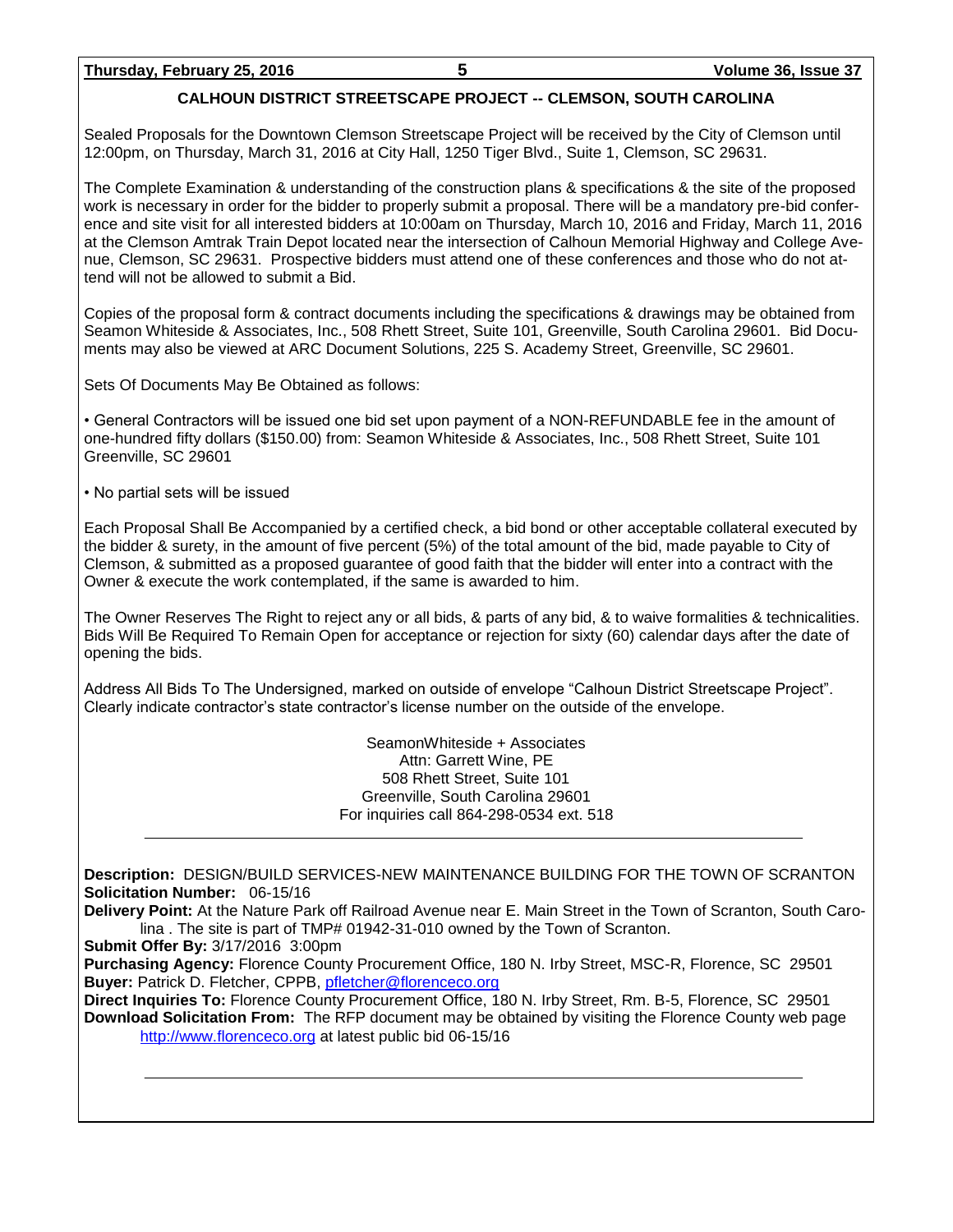| Thursday, February 25, 2016                                                                                                                                                                                                                                                                                                                                                                                                                                                                                                                                                                  | 6                                                               | Volume 36, Issue 37                                                          |  |  |
|----------------------------------------------------------------------------------------------------------------------------------------------------------------------------------------------------------------------------------------------------------------------------------------------------------------------------------------------------------------------------------------------------------------------------------------------------------------------------------------------------------------------------------------------------------------------------------------------|-----------------------------------------------------------------|------------------------------------------------------------------------------|--|--|
| Equipment                                                                                                                                                                                                                                                                                                                                                                                                                                                                                                                                                                                    |                                                                 |                                                                              |  |  |
| <b>Description: AERCO WATER HEATER</b><br>Solicitation Number: 5400011056<br>Submit Offer By: 03/03/2016 10:00am<br>Purchasing Agency: SC Department of Corrections 4420 Broad River Road Columbia, SC 29210<br><b>Buyer: MELISSA MIMS</b><br>Email: Mims.Melissa@doc.state.sc.us<br><b>Download Solicitation From:</b><br>http://webprod.cio.sc.gov/SCSolicitationWeb/solicitationAttachment.do?solicitnumber=5400011056                                                                                                                                                                    |                                                                 |                                                                              |  |  |
| Description: DARLINGTON COUNTY, SOUTH CAROLINA IS SOLICITING REQUESTS FOR PROPOSALS<br>Solicitation Number: 2-3-11-16<br>Delivery Point: Darlington, SC<br>Submit Offer By: 3/11/2016 1:00pm<br>Purchasing Agency: Darlington County Building & Maintenance, 1 Public Sq. RM 210, Darlington, SC 29532<br>Buyer: Portia E. Davis, 843-398-4100, pdavis@darcosc.net<br>Download Solicitation From: www.darcosc.com                                                                                                                                                                            | FROM QUALIFIED VENDORS WHO SPECIALIZE IN COMMERCIAL GENERATORS. | FOR A COMMERCIAL GENERATOR TO PURCHASE, INSPECTION, MAINTENANCES AND REPAIRS |  |  |
| Description: FAIRFIELD COUNTY IS SOLICITING SEALED COMPETITIVE BIDS FOR THE PURCHASE OF<br>ONE (1) PREFABRICATED/MODULAR HOME, TO HOUSE THE EMERGENCY MEDICAL SERVICES<br>SOUTHEASTERN STATION.<br>Solicitation Number: RFB 10116 EMS Modular Home<br>Site Visit: Non-mandatory. 3/8/2016 10:00am<br>Location: 5091 Park Road Ridgeway, SC 29130<br>Submit Offer By: 3/22/2016 10:00am<br>Purchasing Agency: Fairfield County Council P.O. Drawer 60, 350 Columbia Road, Winnsboro, SC 29180<br>Buyer: Sheila Pickett, CPPB, 803-635-1415<br>Download Solicitation From: www.fairfieldsc.com |                                                                 |                                                                              |  |  |
| Description: PROVIDE THE CITY OF ROCK HILL WITH LONG RANGE THERMAL IMAGERS<br><b>Solicitation Number: PUR711</b><br>Delivery Point: Rock Hill, SC<br><b>Submit Offer By: 3/8/2016 2:00pm</b><br>Purchasing Agency: City of Rock Hill Operations Center Purchasing Office, 757 S. Anderson Rd., Building 103,<br>Rock Hill, SC 29730<br><b>Buyer: Tom Stanford, Financial Analyst</b><br>Direct Inquiries To: Tom Stanford, 803-329-7070 or email: tom.stanford@cityofrockhill.com<br>Download Solicitation From: www.cityofrockhill.com                                                      |                                                                 |                                                                              |  |  |
| <b>Description:</b><br><b>DENTAL EQUIPMENT</b><br><b>Solicitation Number:</b><br>RFQ0004-16<br>Delivery Point: Myrtle Beach, SC 29577<br>Submit Offer By: 3/10/2016 4:00pm<br>Purchasing Agency: Horry Georgetown Technical College, 2050 Hwy 501 E, Conway, SC 29526<br>Buyer: Dianna Cecala, 843-349-5207, dianna.cecala@hgtc.edu<br>Download Solicitation From: www.hgtc.edu/purchasing                                                                                                                                                                                                   |                                                                 |                                                                              |  |  |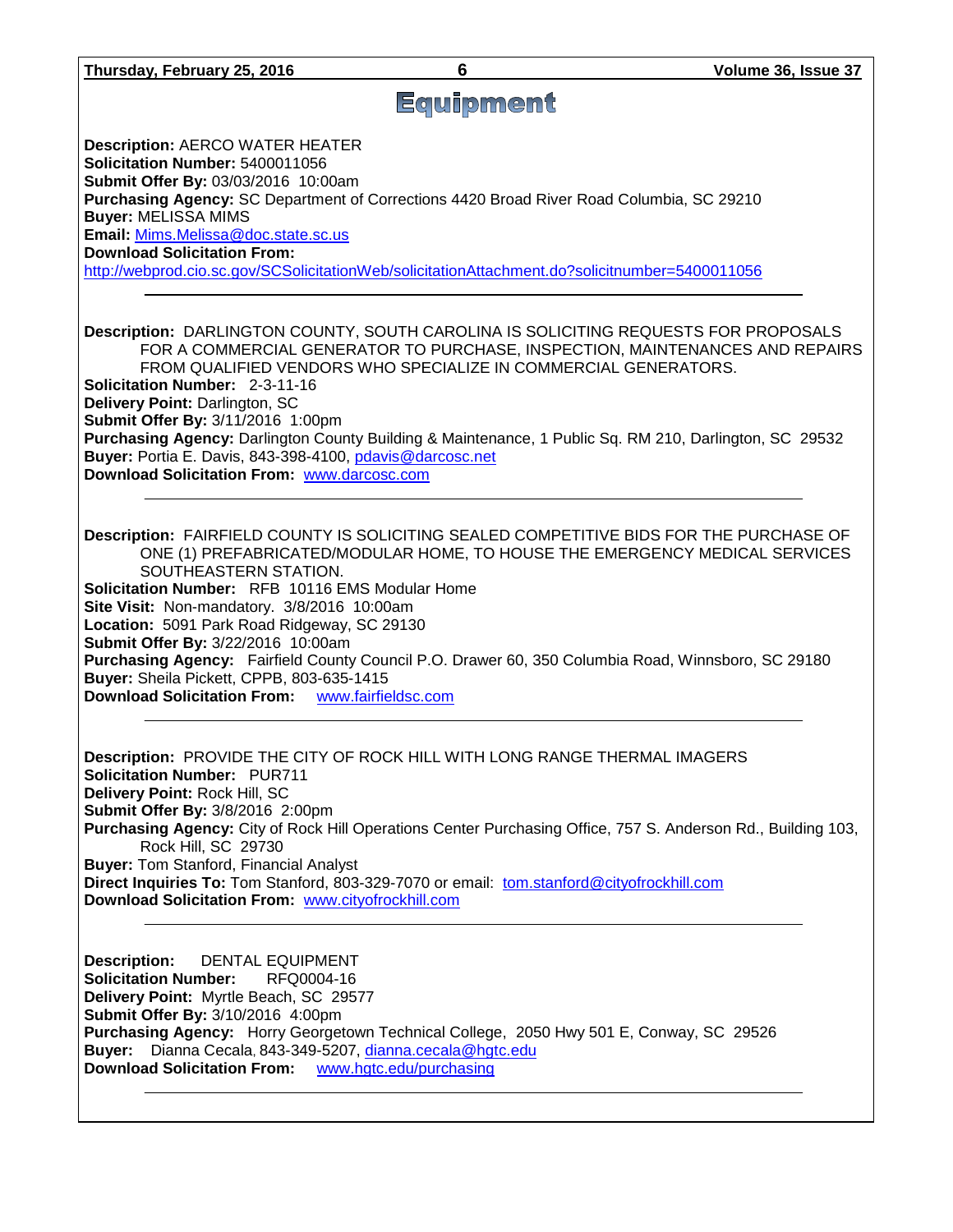#### **Thursday, February 25, 2016 7 Volume 36, Issue 37**

#### **ANDERSON CO. -- HYBRID SEDAN**

Anderson County is accepting sealed bids for a Hybrid Sedan, Bid No. 16-059. These Bids must be received no later than Thursday, March 10, 2016 at 10:30am.

Sealed bids are to be returned to the Anderson County Purchasing Department, Room 115 of the Anderson County Historic Courthouse, 101 S. Main Street, Anderson, SC 29624.

Interested parties are to visit the Anderson County website at [www.andersoncountysc.org](http://www.andersoncountysc.org/) under the Purchasing Department and click on the bid number to request information via email.

## **Information Technology**

**Description:** COMPUTER HARD DRIVES **Solicitation Number:** 71732368 **Delivery Point:** Clemson, SC **Submit Offer By:** 3/3/2016 11:00am **Purchasing Agency:** Clemson University, Procurement Services, Administrative Services Bldg.,108 Perimeter Rd., Clemson, SC 29634 Buyer: Jody Burgess, 864-650-8050, [jodyb@clemson.edu](mailto:jodyb@clemson.edu) **Download Solicitation From:** Online solicitations only. Solicitations can be viewed at

[www.clemson.edu/cfo/procurement/vendors](http://www.clemson.edu/cfo/procurement/vendors)

**Description:** CLOVER SCHOOL DISTRICT TWO IS REQUESTING PROPOSALS FROM QUALIFIED CONTRACTORS TO PROVIDE AND INSTALL CLASSROOM A/V EQUIPMENT. **Solicitation Number:** 15-1006 **Delivery Point:** Clover, SC **Pre-bid Conf.:** Mandatory. 3/9/2016 **Location:** Oakridge Elementary School, 5670 Oakridge Road, Clover, SC 29710 **Submit Offer By:** 3/24/2016 2:00pm **Purchasing Agency:** Clover School District, 604 Bethel Street, Clover SC 29710 **Direct Inquiries To:** 803-810-8031, [george.pendleton@clover.k12.sc.us](mailto:george.pendleton@clover.k12.sc.us) **Download Solicitation From:** Request by e-mailing [george.pendleton@clover.k12.sc.us](mailto:george.pendleton@clover.k12.sc.us)

**Description:** VIDEO STUDIO EQUIPMENT UPGRADE **Solicitation Number:** 1516-38MJ **Submit Offer By:** 3/16/2016 3:30pm **Purchasing Agency:** Horry County Schools 335 Four Mile Rd. Conway, SC 29526 **Buyer:** Maurice Jackson, 843-488-6929, [mjackson@horrycountyschools.net](mailto:mjackson@horrycountyschools.net) **Download Solicitation From:** <http://apps.hcs.k12.sc.us/apps/protrac/>

**Description:** CHERWELL SERVICE MANAGEMENT LICENSES, ANNUAL MAINTENANCE AND SUPPORT **Solicitation Number:** TCTC-16-Cherwell **Delivery Point:** 7900 Highway 76, Pendleton, SC 29670 **Submit Offer By:** 3/7/2016 2:00pm **Purchasing Agency:** Tri-County Technical College, 7900 Highway 76, Pendleton, SC 29670 **Buyer:** Kristal Doherty, [kdoherty@tctc.edu](mailto:kdoherty@tctc.edu) **Download Solicitation From:** [http://www.tctc.edu/Content/About\\_TCTC/PurchasingSolicitation/Solicitation.xml](http://www.tctc.edu/Content/About_TCTC/PurchasingSolicitation/Solicitation.xml)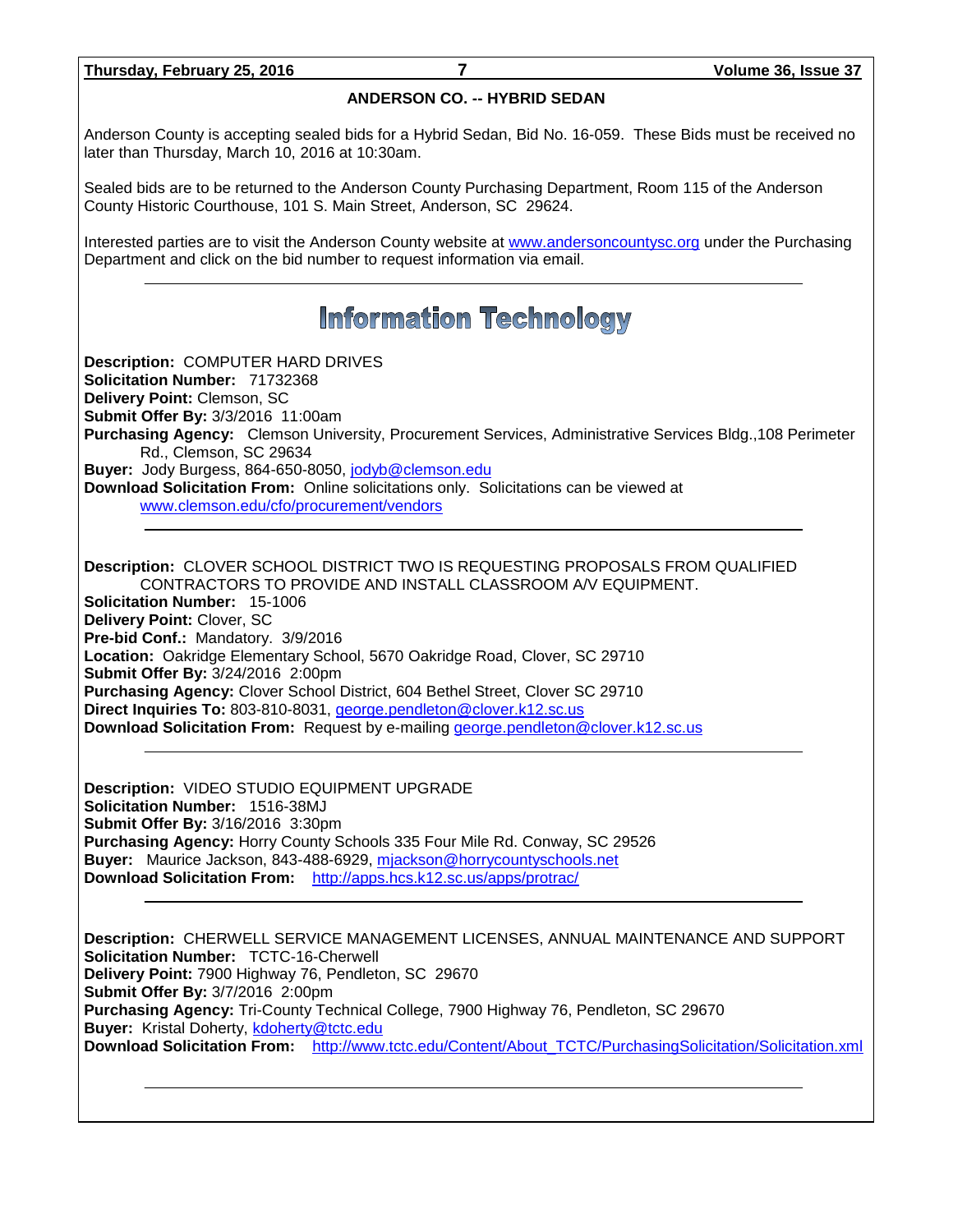**Thursday, February 25, 2016 8 Volume 36, Issue 37**

#### **LAN / WLAN UPGRADES**

Solicitation (RFP) Number: ABBE – 2016 – 001 FCC Form 470 Number: 160029424

Response Delivery Address: Abbeville County School District 400 Greenville Street

Mandatory Walk Through Date: Friday, March 18<sup>th</sup>, 2016 Proposals Due/Opening Date/Time: Monday, April 4<sup>th</sup>, 2016, 2:00pm

Request RFP from: [2016Abbe@District.us.com.](mailto:2016Abbe@District.us.com) Special instructions: Vendor Must Reference the Solicitation Number and/or FCC Form 470 # to which they are seeking information for.

Abbeville, SC 29620

In accordance with the instructions listed within the RFP, "Offerors are hereby cautioned to limit any communications with the District to the email address named below. Any attempt to circumvent the RFP process by contacting personnel at this institution could result in the disqualification of the Offeror. Any questions regarding this RFP should be in writing VIA EMAIL, to RFP# ABBE-2016-001 [\(2016Abbe@district.us.com\)](mailto:2016Abbe@district.us.com).

# Printing

**Description:** EIA BOOK 4 **Solicitation Number:** 5400011059 **Submit Offer By:** 03/09/2016 10:00am **Purchasing Agency:** Patriots Point Development Authority 40 Patriots Point Road MOUNT PLEASANT, SC 29464 **Buyer:** NICHOLAS MAGAR **Email:** [nmagar@patriotspoint.org](mailto:nmagar@patriotspoint.org) **Download Solicitation From:**  <http://webprod.cio.sc.gov/SCSolicitationWeb/solicitationAttachment.do?solicitnumber=5400011059>

**Description:** LAMINATE POUCHES FOR HANDICAPPED PLACARD (Re-advertised to correct bid due date) **Solicitation Number:** 5400010995

**Submit Offer By:** 03/16/2016 3:00pm

**Purchasing Agency:** SC Department of Motor Vehicles 10311 Wilson Blvd Blythewood, SC 29016 **Buyer:** REBECCA OUTEN **Email:** [REBECCA.OUTEN@SCDMV.NET](mailto:REBECCA.OUTEN@SCDMV.NET)

**Download Solicitation From:** 

<http://webprod.cio.sc.gov/SCSolicitationWeb/solicitationAttachment.do?solicitnumber=5400010995>



**Description:** JANITORIAL SERVICES FOR LEXINGTON MAINT. **Solicitation Number:** 5400010671 **Pre-bid:** 3/8/2016 10:00am **Location:** West Columbia Shed, 1033 Sox Street, West Columbia, SC 29169 **Submit Offer By:** 03/22/2016 2:30pm **Purchasing Agency:** SCDOT Procurement Office 955 Park Street Room 101 Columbia, SC 29201-3959 **Buyer:** EMMETT KIRWAN **Email:** [KirwanEI@scdot.org](mailto:KirwanEI@scdot.org) **Download Solicitation From:**  <http://webprod.cio.sc.gov/SCSolicitationWeb/solicitationAttachment.do?solicitnumber=5400010671>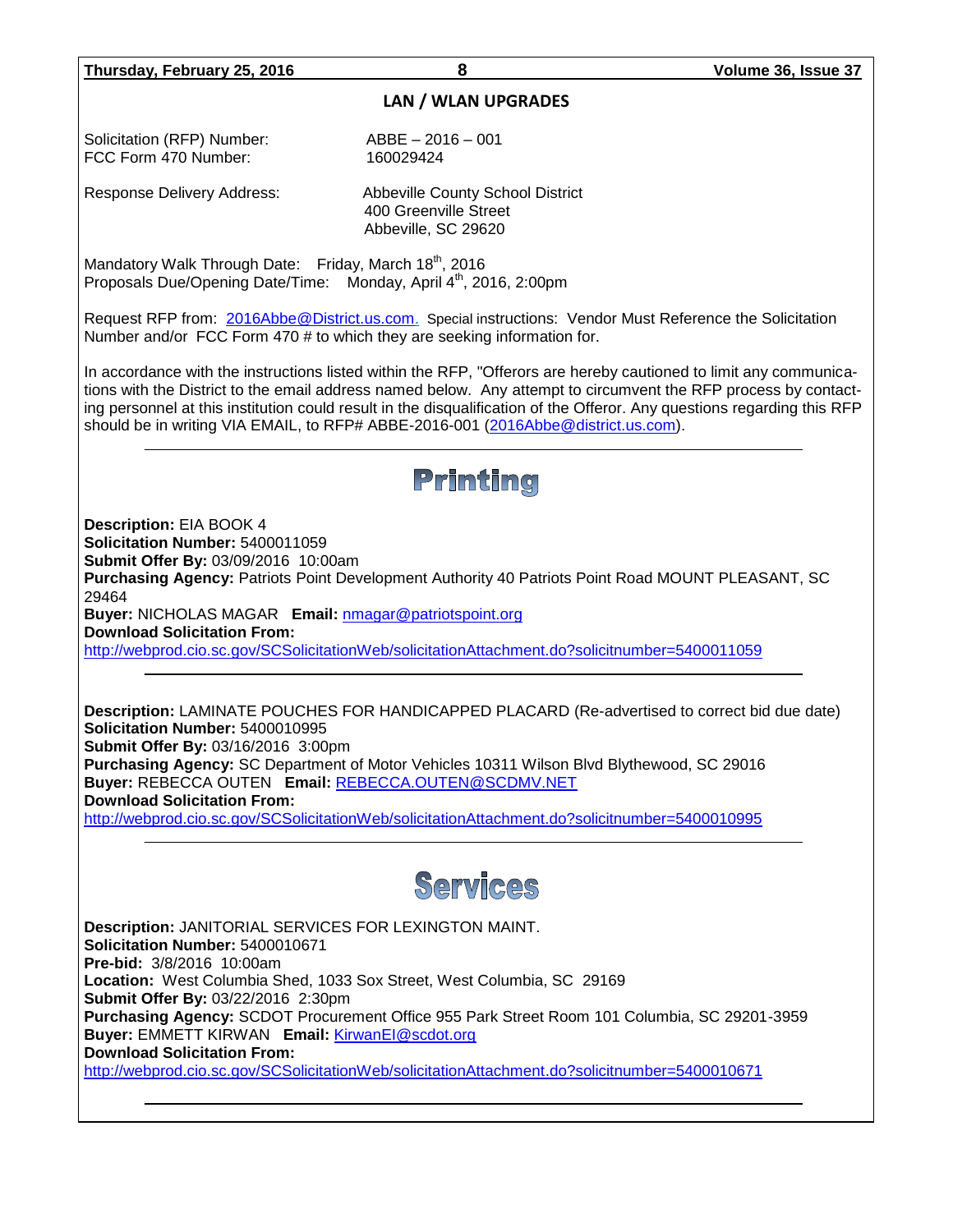#### **Thursday, February 25, 2016 9 Volume 36, Issue 37**

**Description:** CARPETING 4TH FLOOR RED BLDG. PHASE II **Solicitation Number:** 5400011078 **Pre-bid Conf.:** 2/29/2016 10:30am **Location:** SCDEW 1550 Gadsden Street, Columbia, SC 29201 **Submit Offer By:** 03/08/2016 10:00am **Purchasing Agency:** SC Dept. of Employment and Workforce 1550 Gadsden Street, Room 101 Columbia, SC 29201 **Buyer:** DOUGLAS BOYKIN **Email:** [dboykin@sces.org](mailto:dboykin@sces.org) **Download Solicitation From:**  <http://webprod.cio.sc.gov/SCSolicitationWeb/solicitationAttachment.do?solicitnumber=5400011078>

**Description:** INFECTIOUS WASTE REMOVAL - EBOLAVIRUS **Solicitation Number:** 5400010555 **Submit Offer By:** 03/10/2016 2:30pm **Purchasing Agency:** SC DHEC 2600 Bull Street Columbia, SC 29201-1708 **Buyer:** EDWARD WINSLOW **Email:** [winsloem@dhec.sc.gov](mailto:winsloem@dhec.sc.gov) **Download Solicitation From:**  <http://webprod.cio.sc.gov/SCSolicitationWeb/solicitationAttachment.do?solicitnumber=5400010555>

**Description:** EPOXY SERVICES DISTRICT 6 - REBID **Solicitation Number:** 5400011063 **Submit Offer By:** 03/09/2016 2:30pm **Purchasing Agency:** SCDOT Procurement Office 955 Park Street Room 101 Columbia, SC 29201-3959 **Buyer:** SATERIA WEST **Email:** [WESTSP@SCDOT.ORG](mailto:WESTSP@SCDOT.ORG) **Download Solicitation From:**  <http://webprod.cio.sc.gov/SCSolicitationWeb/solicitationAttachment.do?solicitnumber=5400011063>

**Description:** JANITORIAL SERVICES FOR THREE LOCATIONS COLUMBIA AREA **Solicitation Number:** 5400010920 **Pre-bid/Site Visit:** 3/7/2016 10:00am **Location:** SCDMH-Columbia Area, Board Room, 2715 Colonial Drive, Columbia, SC 29202 **Submit Offer By:** 03/21/2016 3:15pm **Purchasing Agency:** SC Dept. of Mental Health 2414 Bull Street, Room 201 Columbia, SC 29201 **Buyer:** ANDREW JACKSON **Email:** [andrew.jackson@scdmh.org](mailto:andrew.jackson@scdmh.org) **Download Solicitation From:**  <http://webprod.cio.sc.gov/SCSolicitationWeb/solicitationAttachment.do?solicitnumber=5400010920>

**Description:** PALS SENIOR CARE SERVICES **Solicitation Number:** RFP 032416 **Delivery Point:** RFP 032416 **Pre-proposal Conf.:** Non-mandatory. 3/3/2016 2:00pm **Location:** Finance Conference Room, 106 Industrial Village Road, Building #2, Beaufort, SC 29906 **Submit Offer By:** 3/24/2016 3:00pm **Purchasing Agency:** Beaufort County Purchasing Department, 106 Industrial Village Road, Building #2, Beaufort, SC 29906 **Buyer:** Dave Thomas, Purchasing Director, 843-255-2350, [dthomas@bcgov.net](mailto:dthomas@bcgov.net) **Download Solicitation From:** [www.bcgov.net,](http://www.bcgov.net/) Bidding Opportunities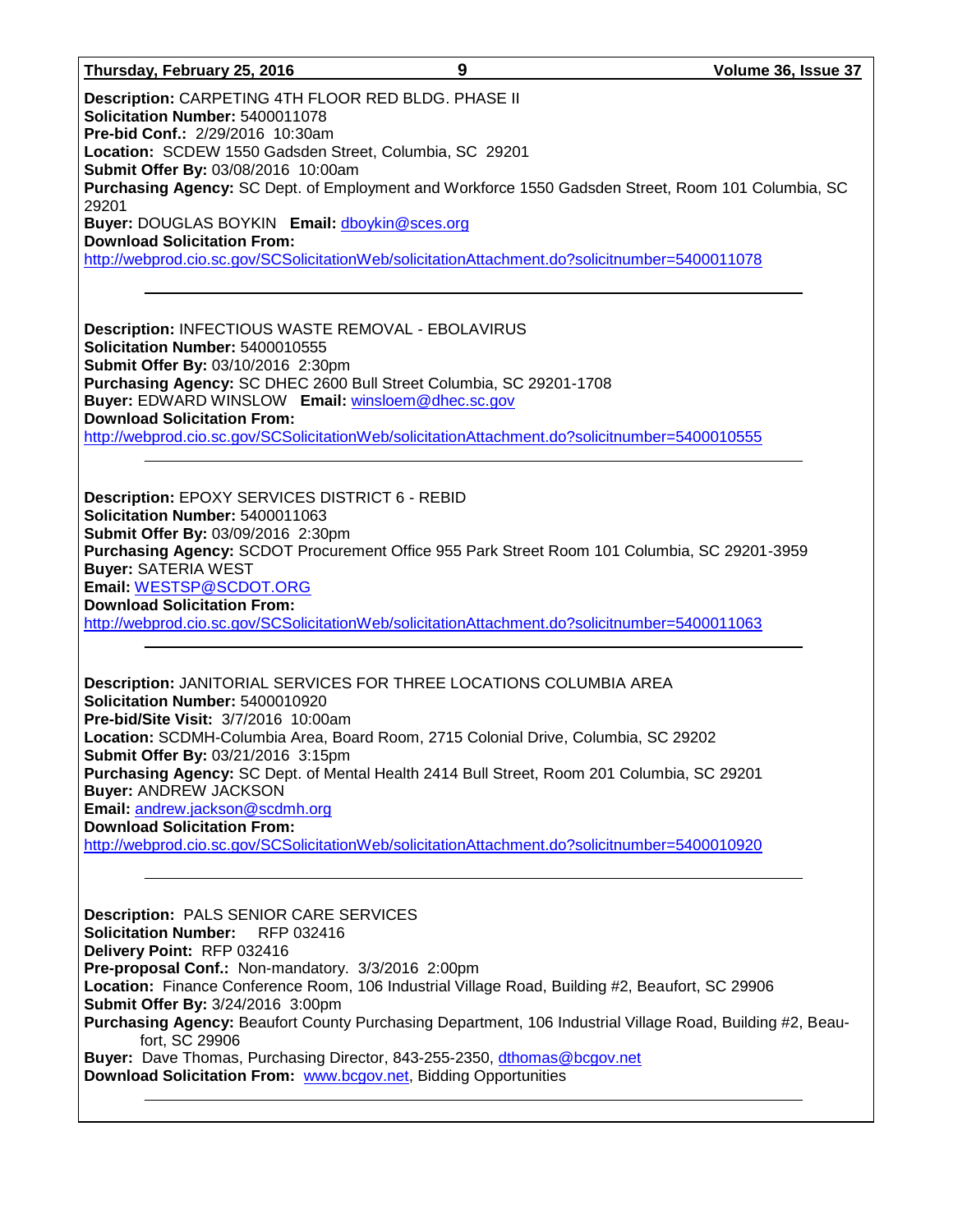#### **Thursday, February 25, 2016 10 Volume 36, Issue 37**

**Description:** PALS - AFTERSCHOOL CARE, INTERCESSION CARE, AND SUMMER CAMP **Solicitation Number:** RFP 033016 **Delivery Point:** Beaufort County Purchasing Department, 106 Industrial Village Road, Building #2, Beaufort, SC 29906 **Pre-proposal Conf.:** Non-mandatory. 3/9/2016 2:00pm **Location:** Finance Conference Room, 106 Industrial Village Road, Building #2, Beaufort, SC 29906 **Submit Offer By:** 3/30/2016 3:00pm **Purchasing Agency:** Beaufort County Purchasing Department, 106 Industrial Village Road, Building #2, Beaufort, SC 29906 **Buyer:** Dave Thomas, Purchasing Director, 843-255-2350, [dthomas@bcgov.net](mailto:dthomas@bcgov.net) **Download Solicitation From:** [www.bcgov.net,](http://www.bcgov.net/) Bidding Opportunities **Description:** MAIL SERVICES AND ON-CAMPUS PRINT SHOP **Solicitation Number:** 71335492 **Delivery Point:** Clemson, SC **Site Visit:** Non-mandatory. 3/8/2016 1:00pm **Location:** Building, Clemson University, Clemson, SC 29631 **Submit Offer By:** 3/23/2016 2:00pm **Purchasing Agency:** Clemson University, Procurement Services, Administrative Services Bldg.,108 Perimeter

Rd., Clemson, SC 29634

**Buyer:** Mike Nebesky, 864-656-2067 / [nebesky@clemson.edu](mailto:nebesky@clemson.edu)

**Download Solicitation From:** Online solicitations only. Solicitations can be viewed at [www.clemson.edu/cfo/procurement/vendors](http://www.clemson.edu/cfo/procurement/vendors)

#### **COLUMBIA METROPOLITAN AIRPORT -- LANDSCAPING INSTALLATION AND IMPROVEMENTS**

Sealed bids will be received by Columbia Metropolitan Airport for the Landscaping Installation and Improvements until 2:00 PM on March 10, 2016.

A mandatory pre-bid meeting will be held at 11:00 AM on March 3, 2016, at Suite 2A at the Airport Commerce Center, 101 Trade Zone Drive, West Columbia, South Carolina, 29170.

Bidders may find the full advertisement for the project at <http://www.columbiaairport.com/businessopportunities/constructionprojects.aspx>

**Description:** CLEARING PROJECT AT CHEROKEE COUNTY CAMPUS **Solicitation Number:** SCC-344 **Delivery Point:** Spartanburg, SC **Pre-bid Conf.:** Non-mandatory. 3/8/2016 10:00am **Location:** Cherokee County Campus Harvey S. Peeler, Jr. Academic Bldg. Room 122 **Submit Offer By:** 3/15/2016 2:00pm **Purchasing Agency:** Spartanburg Community College Business I-85 & New Cut Rd Spartanburg, SC 29303 **Buyer:** Tami Steed, 864-592-4671, [steedt@sccsc.edu](mailto:steedt@sccsc.edu) **Download Solicitation From:** [www.sccsc.edu/purchasing-solicitations](http://www.sccsc.edu/purchasing-solicitations)

**Description:** Rewa is soliciting bids for INSTALLATION OF GENERATORS AND SWITCHGEARS at the Lower Reedy WRRF. South Side Work - Installing two new 1.0 megawatt generators provided by the Owner. Installing new parallel switchgear (provided by the Owner). Providing temporary power to all South Side plant facilities while Owner equipment vendor upgrades existing South Side switchgear and while Contractor make connections between new paralleling switchgear and upgraded main switchgear.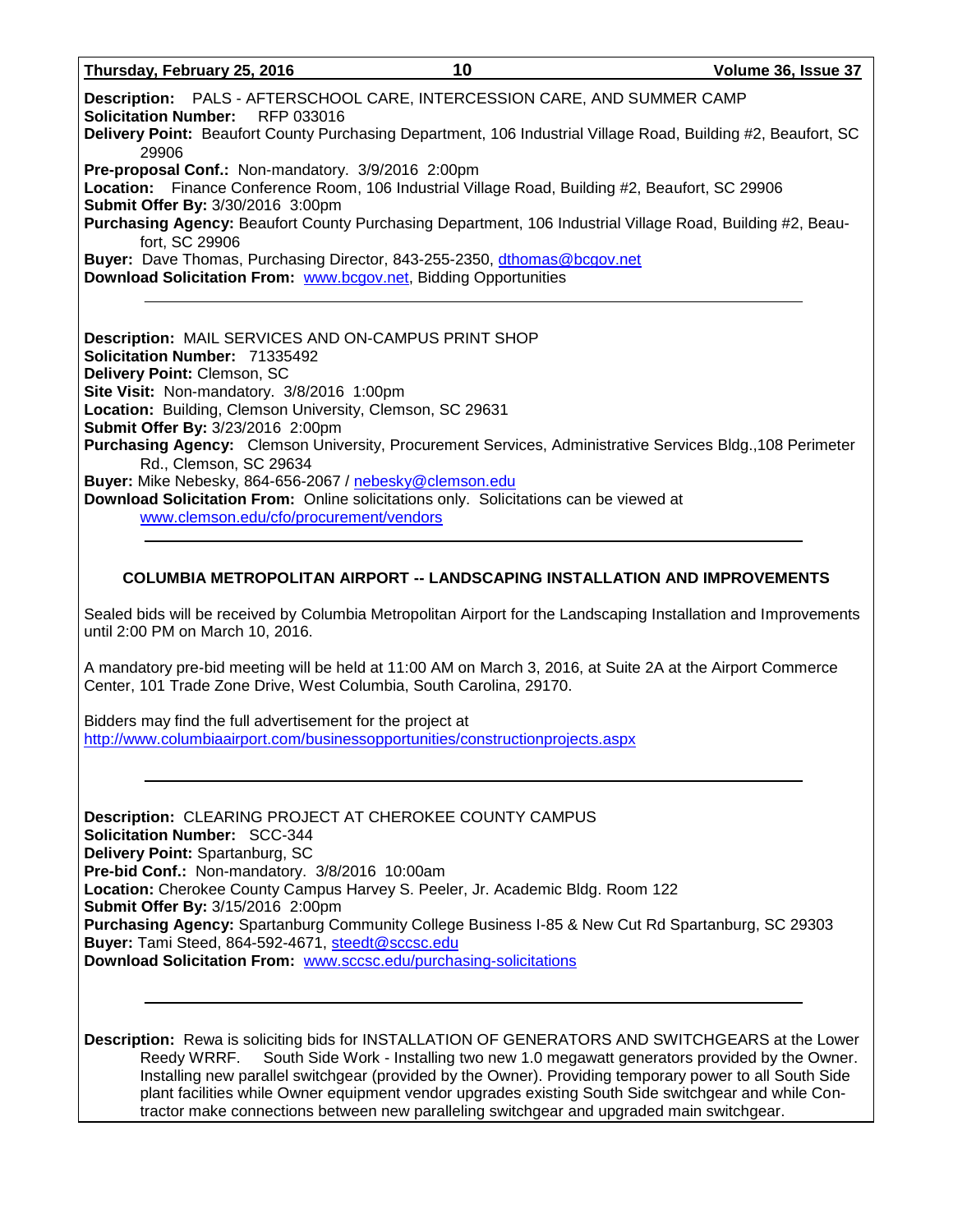#### **Thursday, February 25, 2016 11 Volume 36, Issue 37**

North Side Work - Install new main switchgear (provided by Owner) on the North Side of the plant. Relocate the existing South Side generator/fuel tank/emission treatment equipment to the North Side and connect the new North Side Switchgear. Install new power and control conduit and wiring as required to power equipment from the new switchgear. Provide temporary power to all North Side plant facilities while migrating power feeders from the old switchgear to the new switchgear and while making connections to the relocated generator. Remove existing North Side generator and relocate existing fuel tanks. **Solicitation Number:** 353-02/24/2016 Lower Reedy WRRF Standby Power Improvements **Delivery Point:** Greenville, SC area **Pre-bid Conf.:** Mandatory. 3/8/2016 2:30pm **Submit Offer By:** 3/30/2016 2:00pm **Purchasing Agency:** Renewable Water Resources, 561 Mauldin Rd., Greenville, SC 29607 **Buyer:** Stephanie Selman, 864-299-4000 x274, [stephanies@re-wa.org](mailto:stephanies@re-wa.org)

**Download Solicitation From:** [www.rewaonline.org](http://www.rewaonline.org/)

#### **ANDERSON CO. – NO. 16-063**

Anderson County is accepting sealed proposals from Financial Institutions with respect to a \$3,500,000\* General Obligation Bond, Series 2016A (Tax Exempt) and a \$3,500,000\* General Obligation Bond, Series 2016B (Taxable), Proposal # 16-063. These sealed proposals must be received no later than Wednesday, March 16, 2016 at 11:30am.

Sealed proposals are to be returned to the Anderson County Purchasing Department, Room 115 of the Anderson County Historic Courthouse, 101 S. Main Street, Anderson, SC 29624.

Interested parties are to visit the Anderson County website at [www.andersoncountysc.org](http://www.andersoncountysc.org/) under the Purchasing Department and click on the bid number to request information via email.

**Description:** INSTALL VIDEO SYSTEM IN MUNICIPAL BUILDING

**Location:** Irmo, South Carolina

**Pre-Requisite:** References of past municipal government installations

**Overview:** The Town of Irmo is seeking proposals for the installation of a video system in the Town's Municipal Building / Courthouse. System needs capability to record council meetings and court proceedings. Permanent camera's need to be capable of zooming in and out to capture speakers (on the bench and at the podium).

Also need projection equipment capability to show computer items along with DVD's onto large screen and/or blank wall. Audio is currently present but needs to be totally integrated into proposal.

**Location:** 7300 Woodrow Street, Irmo, SC 29063

**Contract Time:** 30 days

**Closing Date / Time:** 3/17/2016 2:00pm

**Deliver Proposals to:** Bob Brown, 7300 Woodrow Street, Irmo, South Carolina 29063 (or mail to PO Box 406, Irmo, SC 29063).

**Additional Information:** Contact Bob Brown at 803-781-7050.

**Disclaimer:** The Town of Irmo reserves the right to reject any and all proposals, portion thereof, to waive any minor technicalities & informalities or irregularities and to make an award deemed in its best interest, subject to the requirements of any applicable laws of procurement.

#### **ENVIRONMENTAL MODIFICATIONS**

The Aiken County Board of Disabilities is accepting bids for environmental modifications for an individual with a spinal cord injury in Aiken County. The modifications must be specific to bid specifications, which are available upon request. The bidding process will begin March 3, 2016.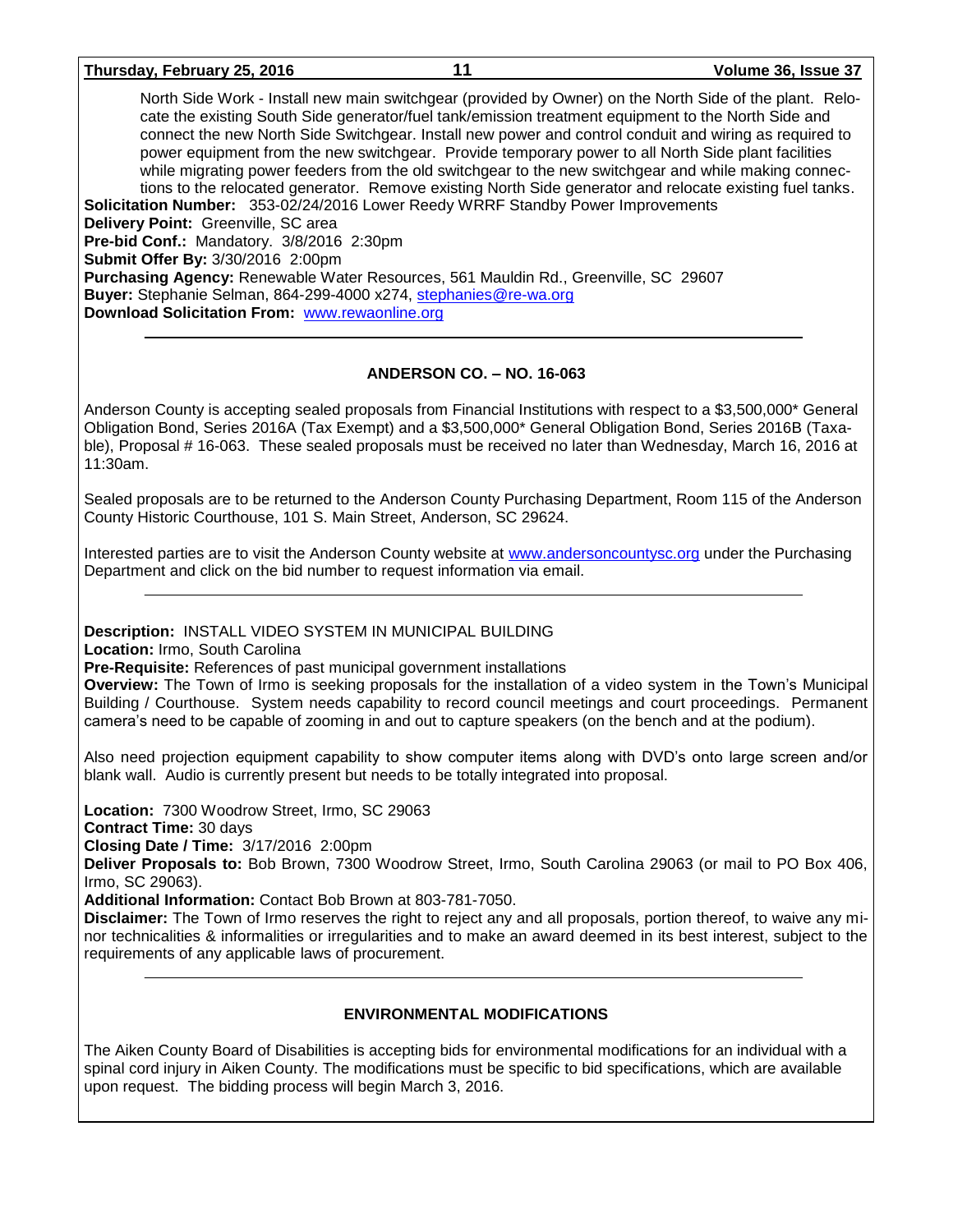For a copy of the specifications, contact Shonda Nickerson, Case Manager at 803-642-8827 or Juila Tupper, Case Management Supervisor at 803-642-8808.

Please mail bids to Aiken County Board of Disabilities, PO Box 698, Aiken, SC 29802. Bids must be received by Thursday March 17, 2016.

**Supplies** 

**Description:** PORTABLE CHECK POINT SPEED BUMPS **Solicitation Number:** 5400011031 **Submit Offer By:** 03/11/2016 2:00pm **Purchasing Agency:** SC Department of Public Safety 10311 Wilson Boulevard, D-1 Blythewood, SC 29016 **Buyer:** DELORIS SWEEPER **Email:** [delorissweeper@scdps.gov](mailto:delorissweeper@scdps.gov) **Download Solicitation From:**  <http://webprod.cio.sc.gov/SCSolicitationWeb/solicitationAttachment.do?solicitnumber=5400011031>

**Description:** CRUSHER RUN **Solicitation Number:** 5400011057 **Submit Offer By:** 03/10/2016 10:00am **Purchasing Agency:** Adjutant General's Office 1 National Guard Road Columbia, SC 29201-4752 **Buyer:** SARA REEDY **Email:** [MorganSV@tag.scmd.state.sc.us](mailto:MorganSV@tag.scmd.state.sc.us) **Download Solicitation From:**  <http://webprod.cio.sc.gov/SCSolicitationWeb/solicitationAttachment.do?solicitnumber=5400011057>

**Description:** SMARTDEPLOY SOFTWARE / MAINTENANCE **Solicitation Number:** 5400011058 **Submit Offer By:** 03/15/2016 3:00pm **Purchasing Agency:** S.C. Department of Motor Vehicles 10311 Wilson Blvd Blythewood, SC 29016 **Buyer:** ANITA BLOUNT **Email:** [anita.blount@scdmv.net](mailto:anita.blount@scdmv.net) **Download Solicitation From:**  <http://webprod.cio.sc.gov/SCSolicitationWeb/solicitationAttachment.do?solicitnumber=5400011058>

# For Sale

### **SURPLUS OFFICE EQUIPMENT / FURNITURE**

#### **STATE FISCAL ACCOUNTABILITY AUTHORITY -- PROCUREMENT SERVICES DIVISION**

Assorted items of office equipment and furnishings sold as one lot.

**By appointment only** -- Monday through Friday 8:30am to 4:30pm.

Location: State Fiscal Accountability Authority (SFAA), 1201 Main Street, 6<sup>th</sup> Floor, Columbia, SC 29201.

Contact Jay Lopez at 803-737-0283 for information.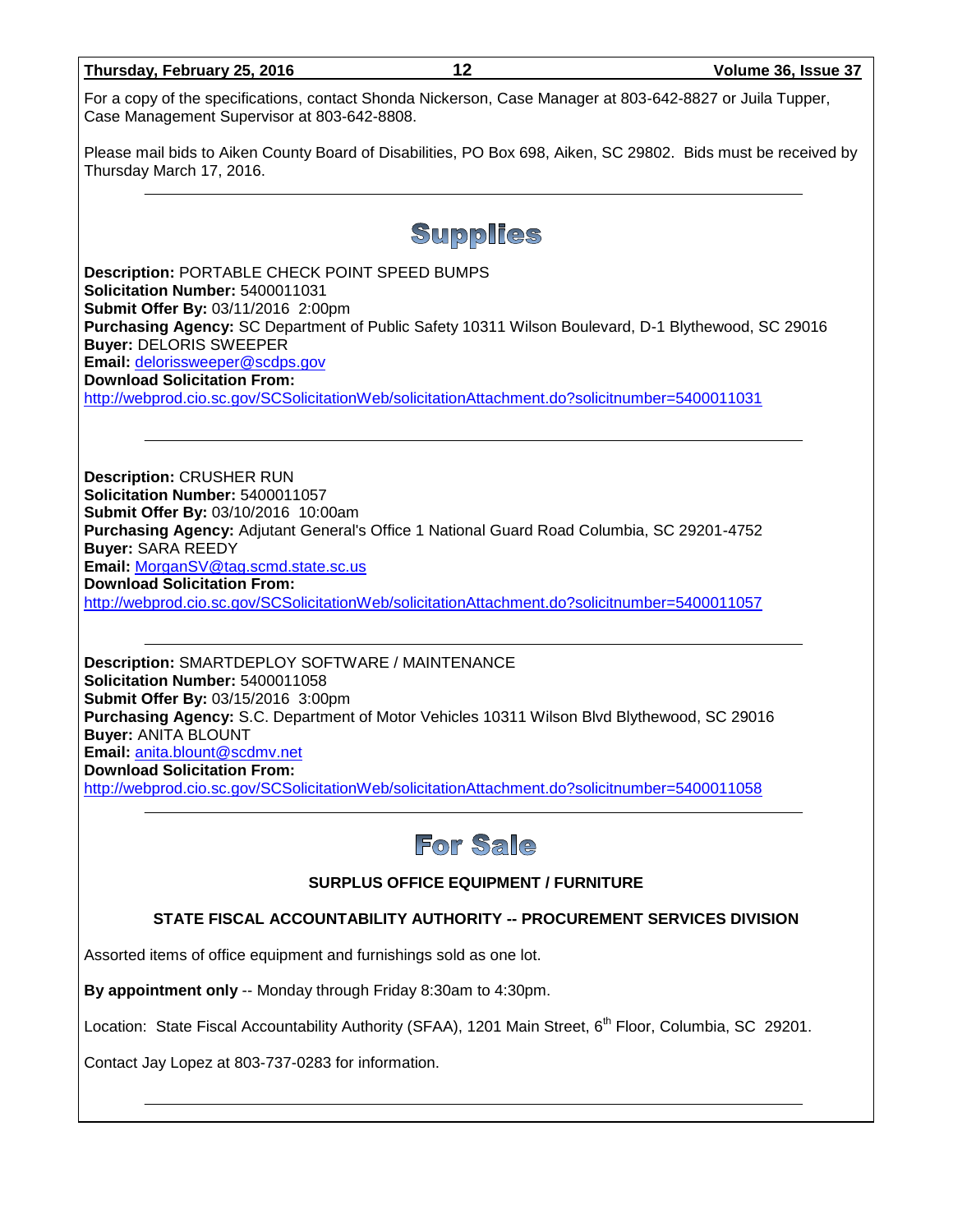#### **Thursday, February 25, 2016 13 Volume 36, Issue 37**

### **SC SURPLUS PROPERTY -- PUBLIC AUCTION NUMBER: 160309**

A public auction will be held at 9:00am on Wednesday March 9, 2016.

Property in lots, including vehicles, will be auctioned. Other lots may be added or withdrawn.

Location: SC Surplus Property, 1441 Boston Ave., West Columbia, SC Contact: Customer Service, 803-896-6880 Inspection: Tuesday, March 8, 2016, from 9:00am to 3:30pm and Wednesday, March 9, 2016, from 8:00am to 8:45am.

# **SCBO Notices**

#### **JOB OPPORTUNITIES AT SFAA**

The State Fiscal Accountability Authority's procurement division is looking for experienced professionals. Please read more about these opportunities below:

[Click Here for Job Opportunities with the Division of Procurement Services](http://procurement.sc.gov/webfiles/MMO_scbo/SCBO%20Online/SFAA_job_opportunities.pdf)

#### **VENDORS, DON'T NEGLECT TO CHECK THE STATE'S FIXED PRICE BIDS**

If authorized by the original solicitation, the State may use "competitive fixed price bidding" to create procurements with an open response date. These fixed price bids are advertised in SCBO once, but the solicitation may provide for bids to be accepted continuously or periodically during the contract term. The links below take you to a listing of all open solicitations conducted by the central purchasing office using the competitive fixed pricing bidding rules.

> Fixed Price Bids - [Information Technology](http://www.mmo.sc.gov/PS/vendor/PS-vendor-fixed-price-bids-it.phtm) (Open Response Date) Fixed Price Bids - [Supplies & Services](http://www.mmo.sc.gov/PS/vendor/PS-vendor-fixed-price-bids-ss.phtm) (Open Response Date)

#### **INSPECTOR GENERAL'S FRAUD HOTLINE**

(State Agency fraud only) 1-855-723-7283 / [http://oig.sc.gov](http://oig.sc.gov/)

#### **COMMENTS?**

The Division of Procurement Services encourages you to make your comments via the following methods: Customer Comment System:<http://www.mmo.sc.gov/PS/ccs/MMO-ccs-index.phtm> Telephone 803-737-0600

## **Helpful Links**

To sign up for an RSS feed for SCBO: [http://procurement.sc.gov/PS/general/scbo/scbo-rss.php.](http://procurement.sc.gov/PS/general/scbo/scbo-rss.php).

For information about SCBO: <http://procurement.sc.gov/PS/general/scbo/PS-scbo-index.phtm>

For links to purchasing website across South Carolina: <http://www.mmo.sc.gov/PS/vendor/PS-vendor-other-sol.phtm>

For vendor information: <http://procurement.sc.gov/PS/vendor/PS-vendor-new.phtm>

For vendor registration: [http://procurement.sc.gov/PS/vendor/PS-vendor](http://procurement.sc.gov/PS/vendor/PS-vendor-registration.phtm)[registration.phtm](http://procurement.sc.gov/PS/vendor/PS-vendor-registration.phtm)

Division of Procurement Services homepage: <http://procurement.sc.gov/PS/PS-index.phtm>